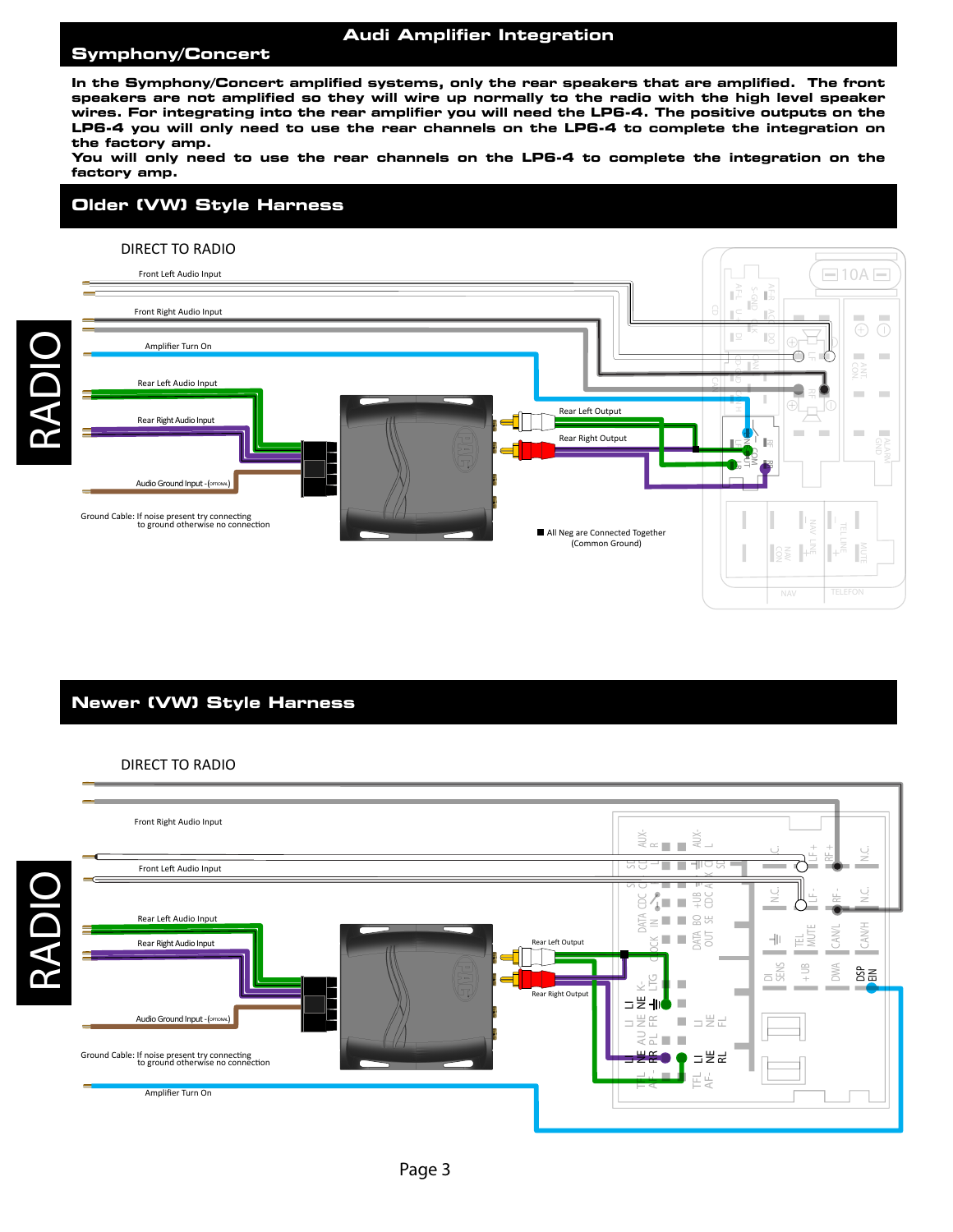## *1995-2004 Nissan or Infinity Bose Sound System INSTALL 1989-1994 SystemTALL 1990-1997 General Motors BoseINSTALL Pre 1985 General Motors BoseINSTALL* **BOSE Symphony/Concert**

#### **Audi Amplifier Integration**

Wiring **With BOSE amplified systems all the speakers that are amplified. For integrating into the In the Symphony/Concert amplified systems, only the rear speakers that are amplified. The front**  with BOOL amplified systems an the speakers that are amplified. Por integrating into the<br>amplifier you will need the LP6-4. *Cut away shield wires (clear or uninsulated wire) from factory side as illustrated in diagram and connect to* 

#### **Older (VW) Style Harness factor** and the **factor**  $\overline{f}$

*chassis radio ground.*





Wire

OEM

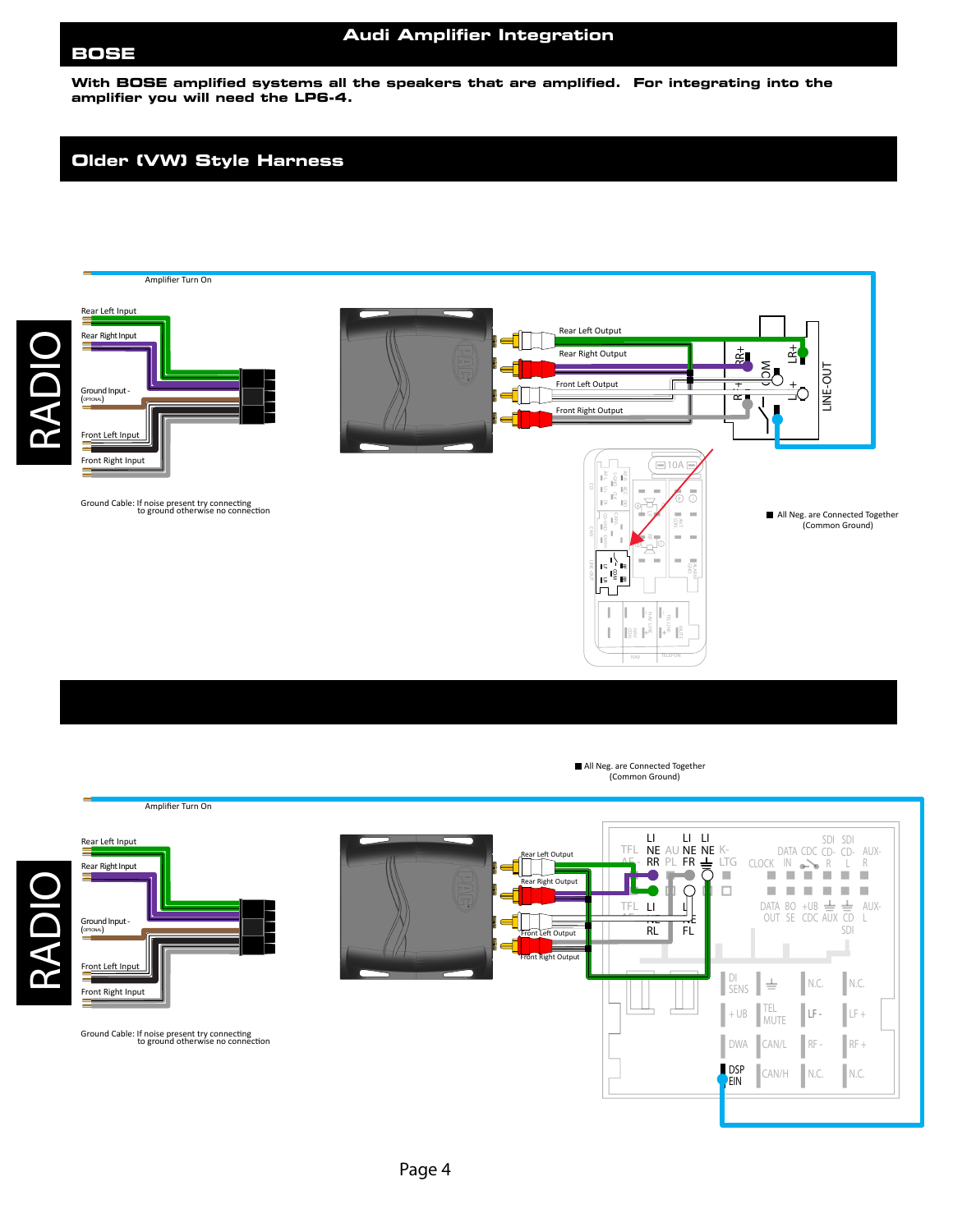#### **INSTALLATION NOTES: amplifier you wolld.**<br> **C In the Symphony/Concert amplified systems, only the rear speakers that are amplified. The front**

**nverALLATION NOTLS:**<br>Cut away shield wires (clear or uninsulated wire) from factory side as illustrated in diagram and connect to *chassis radio ground.* **LP6-4 you will only need to use the rear channels on the LP6-4 to complete the integration on**  Lut away snieid wires (clear or uninsulated wire) from factory side as illustrated in diagram and connect to



Front Right Output

(Common Ground) All Neg.<br>) A

## Front Right Input Front Right Input *Common Audio Signal Ground 1985-1989 Corvette / Bose* **Newer (VW) Style Harness**

RADIO



 $\blacksquare$  All Neg. are Connected Together (Common Ground)<br>(Common Ground)<br> $\blacksquare$ (Common Ground)  $\overline{C}$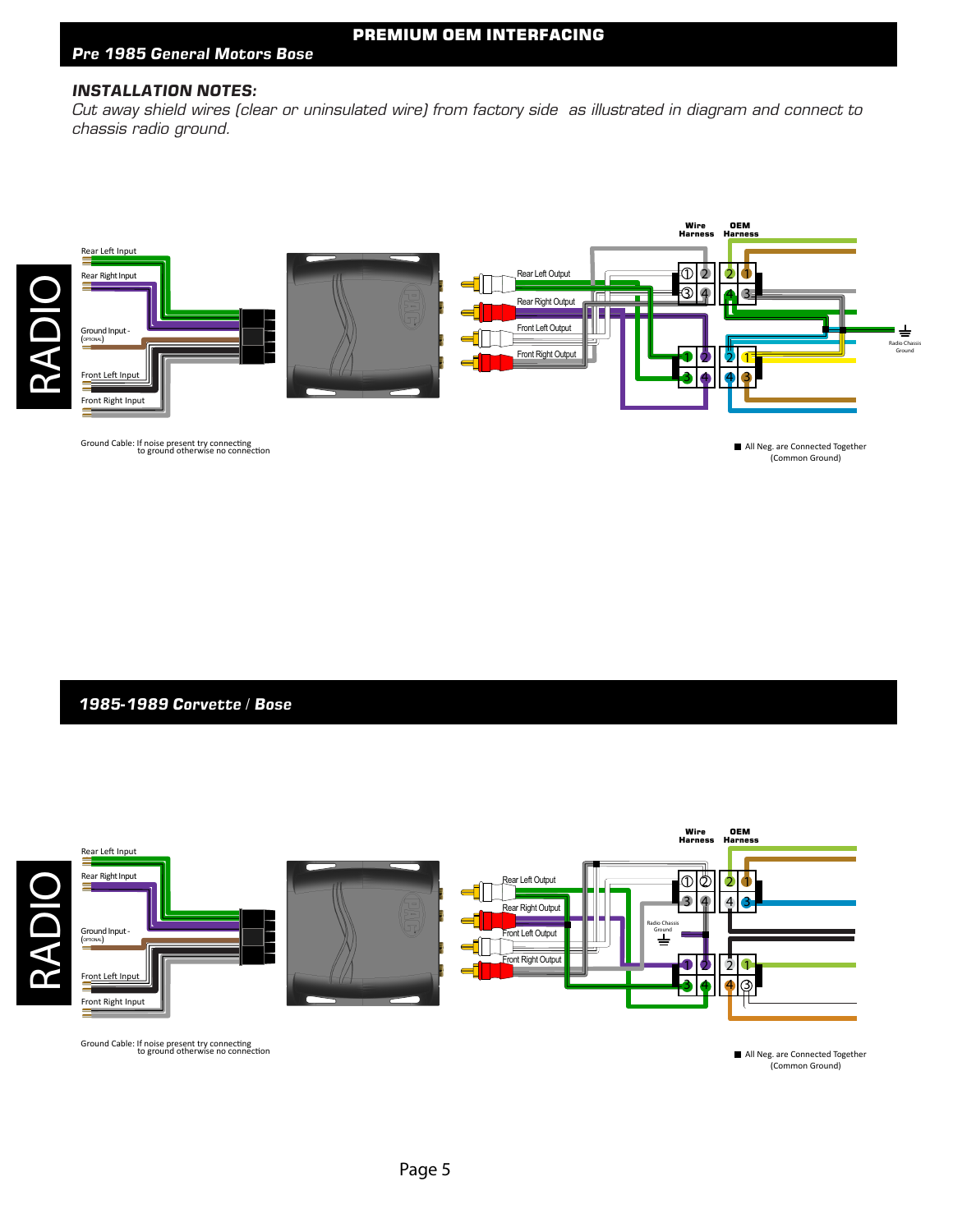Wire OEM<br>Harness Harness

Wire



Front Right Output

All Neg. are Connected Together (Common Ground) Meg.<br>Il Neg.

**Common Audio Signal Ground** 

RADIO



audit installed connection Ground Cable: If noise present try connecting<br>to ground otherwise no connection to ground otherwise no connection

All Neg. are Connected Together  $\blacksquare$  All Neg. are Connected Together (Common Ground)<br>(Common Ground) (Common Ground)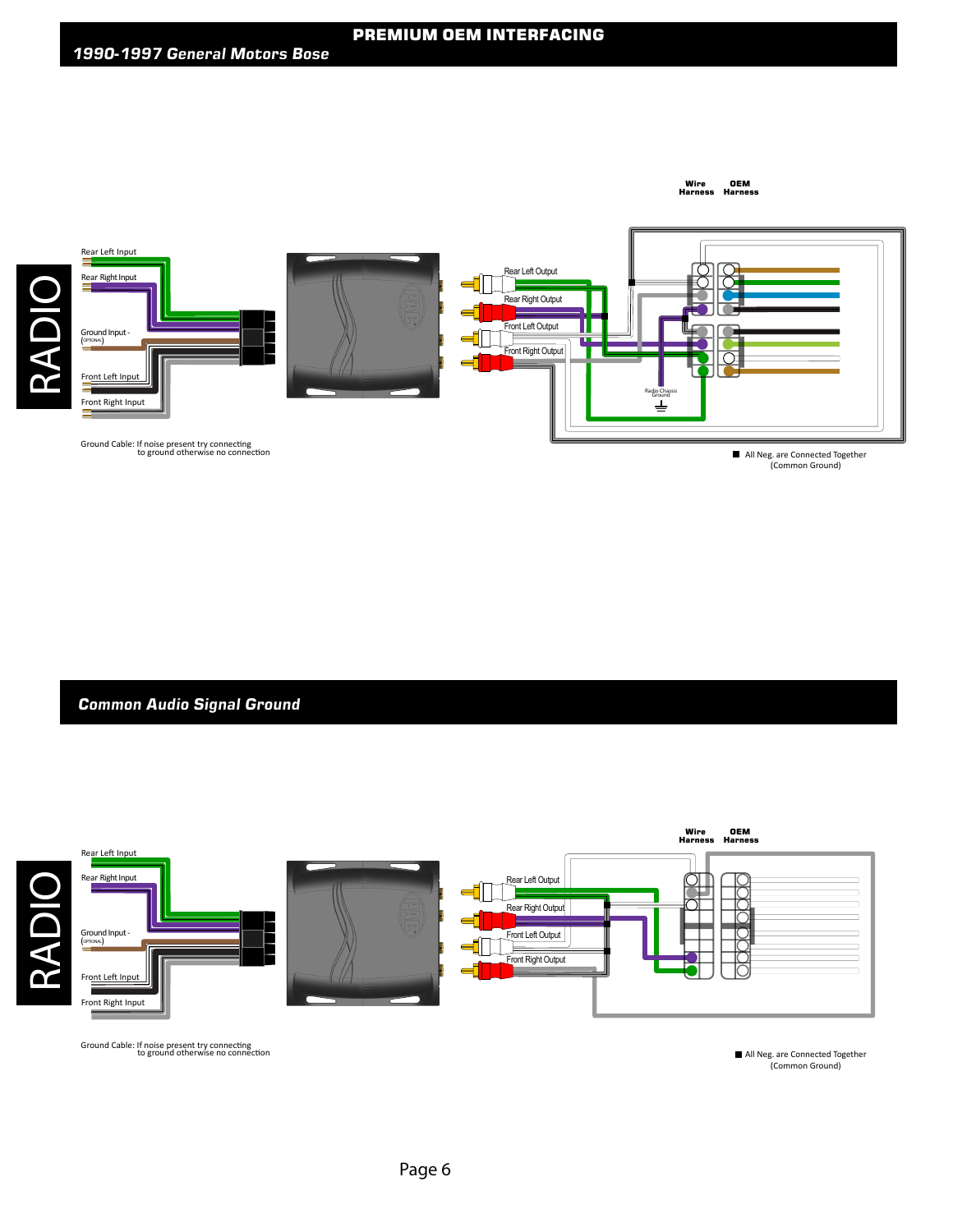# **PREMIUM OEM INTERFACING**



1992-1999 Toyota or Lexus Premium Sound System



Ground Cable: If noise present try connecting<br>to ground otherwise no connection<br>to ground otherwise no connection

Front Right Audio Input

Front Right Input

Rear Right Input

All Neg. are Connected Together (Common Ground)

IN

R

R L

LTG

SDI

(Common Ground)

COM

LINE-OUT

ALARM

# 1985 -1990 General Motors Delco Bose Premium Sound System<br>.

*diagram and connect to chasis radio ground.* alagram and connect to chasts radio greams.<br>No connection for BLACK wire INPUT or OUTPUT side of the LP6-4. N.C. N.C. te<br>C LI<br>II st

AF -

SDI CD-

Front Right Output

Rear Left Output

RR

FR <u>PL CLOCK COMPUTER COMPUTER COMPUTER COMPUTER COMPUTER COMPUTER COMPUTER COMPUTER COMPUTER COMPUTER COMPUTER COM</u>



Ground Cable: If noise present try connecting to ground otherwise no connection

All Neg. are Connected Together (Common Ground)